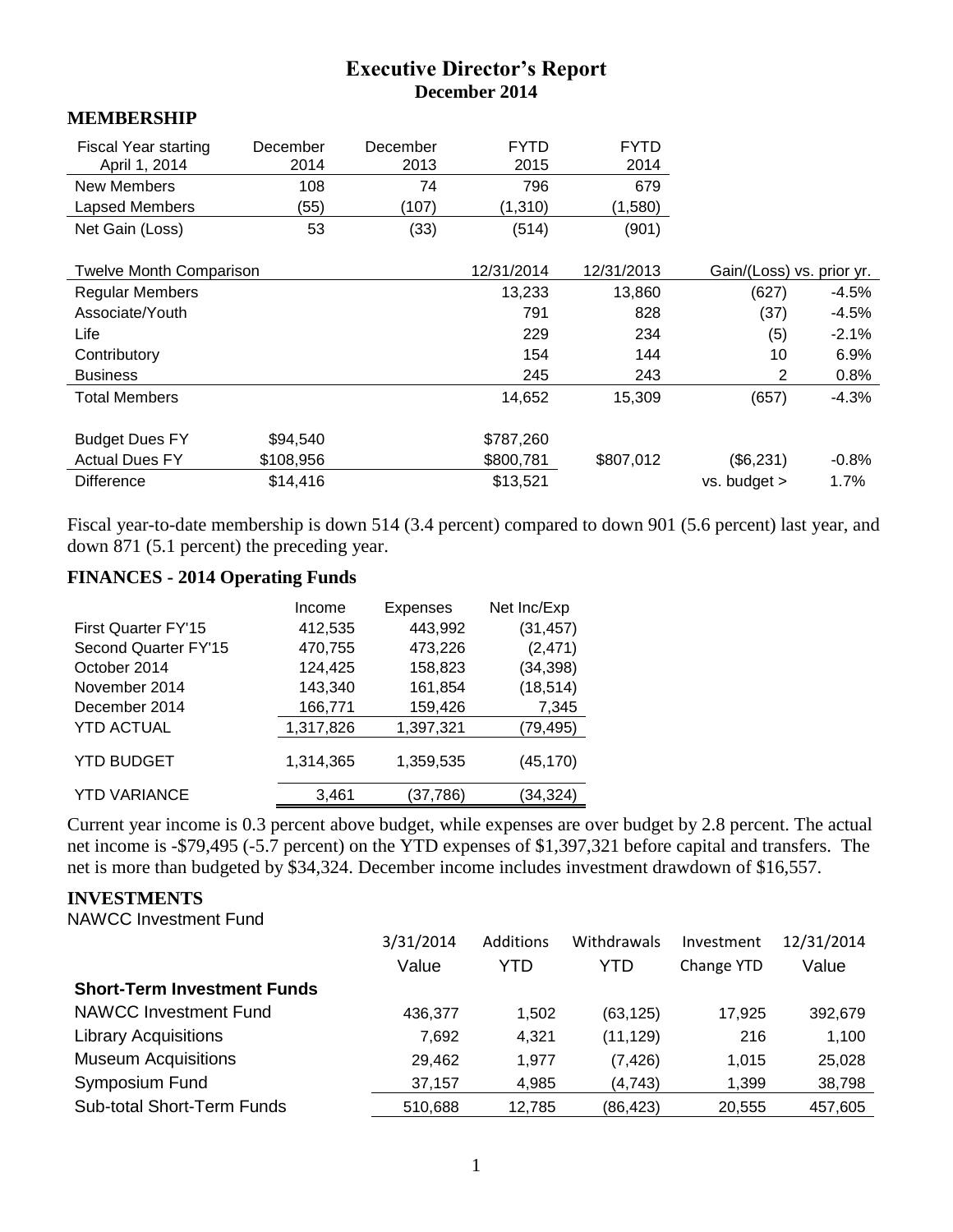|                                                           | 3/31/2014 | Additions  | Withdrawals | Investment | 12/31/2014 |
|-----------------------------------------------------------|-----------|------------|-------------|------------|------------|
|                                                           | Value     | <b>YTD</b> | <b>YTD</b>  | Change YTD | Value      |
| <b>Long-Term Investment Funds</b>                         |           |            |             |            |            |
| Heritage Fund                                             | 175,715   | 24,375     | (129, 227)  | 8,731      | 79,594     |
| Museum & Library Institutional Fund                       | 806,259   | 5,607      | (43, 224)   | 6,156      | 774,798    |
| <b>Museum Endowment Fund</b><br>Library & Research Center | 398,285   | 6,699      | (13, 258)   | 710        | 392,436    |
| Endowment                                                 | 115,815   | 3,762      | (3,956)     | 719        | 116,340    |
| <b>School Endowment/Education</b>                         | 224,475   | 0          | (7, 774)    | 1,666      | 218,367    |
| <b>NAWCC Endowment</b>                                    | 56,979    | 8,009      | (1,806)     | 2,040      | 65,222     |
| Midwest Scholarship Fund                                  | 36,186    | 0          | (9,566)     | 278        | 26,898     |
| <b>Pritchard Fund</b>                                     | 52,847    | 0          | (386)       | 349        | 52,810     |
| Sub-total Long-Term Funds                                 | 1,866,561 | 48,452     | (209, 197)  | 20,649     | 1,726,465  |
| <b>Total Investment Funds</b>                             | 2,377,249 | 61,237     | (295, 620)  | 41,204     | 2,184,070  |

\*Consolidated Long-Term funds actual balance - Individual named account balances are calculated.

The current values on investments reflect paper gains and losses due to market fluctuations. Actual gains and losses will only occur at maturity or when an investment is sold.

#### **MUSEUM – Noel Poirier, Museum Director**

The Museum's admission revenue for the quarter was \$13,215. Visitation for the quarter was 2,316, including 144 NAWCC Members (3.9 percent). Quarterly visitation was strong and included a number of group tours. NAWCC Store sales for the quarter were \$11,606. The Museum redeemed 219 Turkey Hill Experience Joint Tickets this quarter. Joint Tickets represented an average of 9.5 percent of visitation for the quarter.

We continue to work with the software support team to troubleshoot issues with the new point-of-sale and eCommerce system. The new online store module continues to be problematic, and we are working closely with the eCommerce support staff to work out ongoing issues. The shipping module was recently updated to allow for integrated USPS pricing, and we are working to ensure that credit card sales and coupon codes are working correctly.

The Museum's new Curator of Collections, Kim Jovinelli, started on December 1 and immediately began working on the liquidation of deaccession items produced last year. Watches from the New York University collection were sent to an auction house for a May auction. Details will be provided on all the auctions at a future date. The Museum staff will be meeting with another auction house in January to discuss the remaining deaccession material. The Museum took possession of a ca. 1780 tallcase clock by Valentine Urletig of Reading, PA, and the Curator has been working closely with Curator Emeritus Carter Harris on studying and preparing this clock for future exhibition. The Museum also was given the tower clock movement from Trinity Wall Street Episcopal Church in Manhattan. This clock, a 1905 Howard No. 3 quarter striking tower clock, was used to ring in the New Year on Wall Street and was operating in the church on September 11 during the attacks on the World Trade Center.

The Museum took part again in this year's ExtraOrdinary Give event on November 22, 2014, organized by the Lancaster County Community Foundation. This year the Museum raised over \$20,000 during the 24-hour event—the highest giving level of any museum taking part in the event! The Museum applied for the Pennsylvania Historical and Museum Commission General Operating Support Grant for 2015. We anticipate receiving a similar amount to this year, or about \$12,000. Thanks to the efforts of Frank Del Greco and his match offer, the Ansonia Street Clock project was able to raise nearly \$5,000 this quarter, and the Museum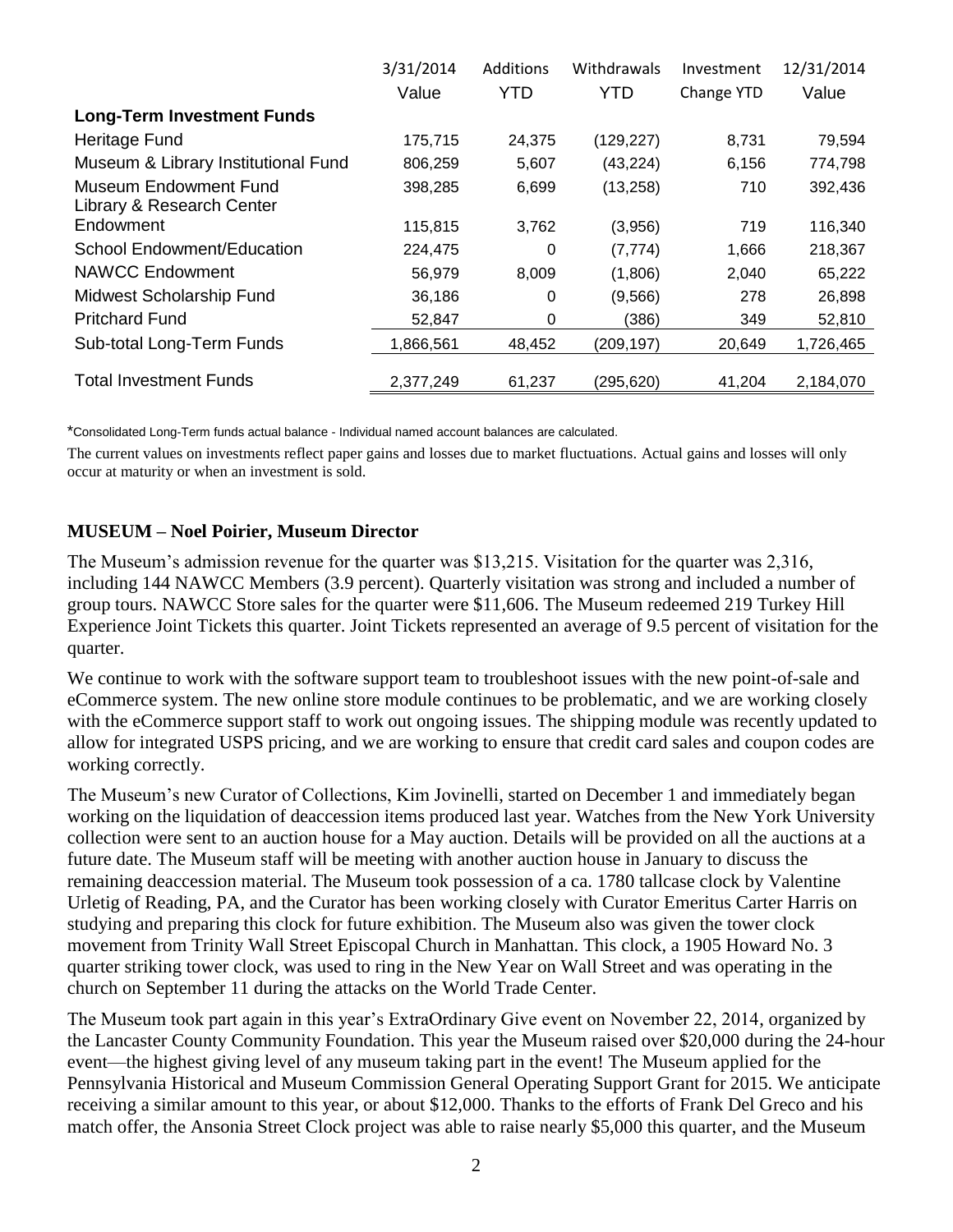will be able to begin work on various components of the clock as well as a lobby display to highlight the project.

### **LIBRARY AND RESEARCH CENTER - Sara Butler Dockery, Library & Archives Supervisor**

In October we held our second Watch & Clock Evaluation Day. Clock and watch experts, James Campbell, Al Dodson, Adam Harris, and Don Dahlburg, were available during our usual Saturday hours to research timepieces for visitors. Twelve groups attended and brought 20 watches and 7 clocks for our experts to look at. The groups were charged \$10 for two timepieces and \$5 for each additional piece. The event helped raise awareness of the Library and our services in the community and gave our experts a chance to look at some interesting watches and clocks.

In November the Library contributed to two exhibits in the Museum lobby and in the Library. Nancy Dyer and Al Dodson curated an exhibit of Telechron clocks in the lobby. The exhibit included holiday-themed ads from the Library's collection and examples of the clocks featured in the ads. Inspired by Nancy's idea, I put together a similar exhibit in the Library of holiday watch ads and examples of the advertised watches. Both exhibits ran through the end of December.

Thanks to a generous donation from the 2014 Mid-Eastern Regional and Chapter 17, we started to advertise for an archives intern, who will be paid a small stipend. As I mentioned in September's report, we are overhauling the existing archives. We hope to find someone who can commit to spending a few months working with Nancy on this ongoing project.

### **Lending Library Activity**

| Total materials checked out -         | 395   |
|---------------------------------------|-------|
| Loans through mail -                  | 252   |
| Loans in house -                      | 143   |
| Programs borrowed for Chapter use -   | 16    |
| <b>OPAC</b> searches -                | 2,677 |
| <b>Material Types</b>                 |       |
| VCR, DVD & Microfilm Loans -          | 170   |
| Books and NAWCC Bulletins -           | 225   |
| <b>Total Number of Visitors -</b>     | 231   |
| Non-members                           | 119   |
| Members -                             | 112   |
| <b>Fulfilled Research Questions -</b> | 256   |
| Paid Non-members -                    | 30    |
| <b>Library Processing Statistics</b>  |       |
| Acquisitions:                         | 62    |
| Donations:                            | 111   |
| Cataloged Items:                      | 152   |

### **EDUCATION/VOLUNTEERS – Katie Knaub, Education Director**

### **Museum Education Programs and Exhibits**

We conducted several education programs for student groups throughout the fall, including our annual Homeschool Day program. I also assisted in packing loan items for the Strathmore Museum and sat in on interviews for the curator position.

### **NAWCC Workshops/Webinars**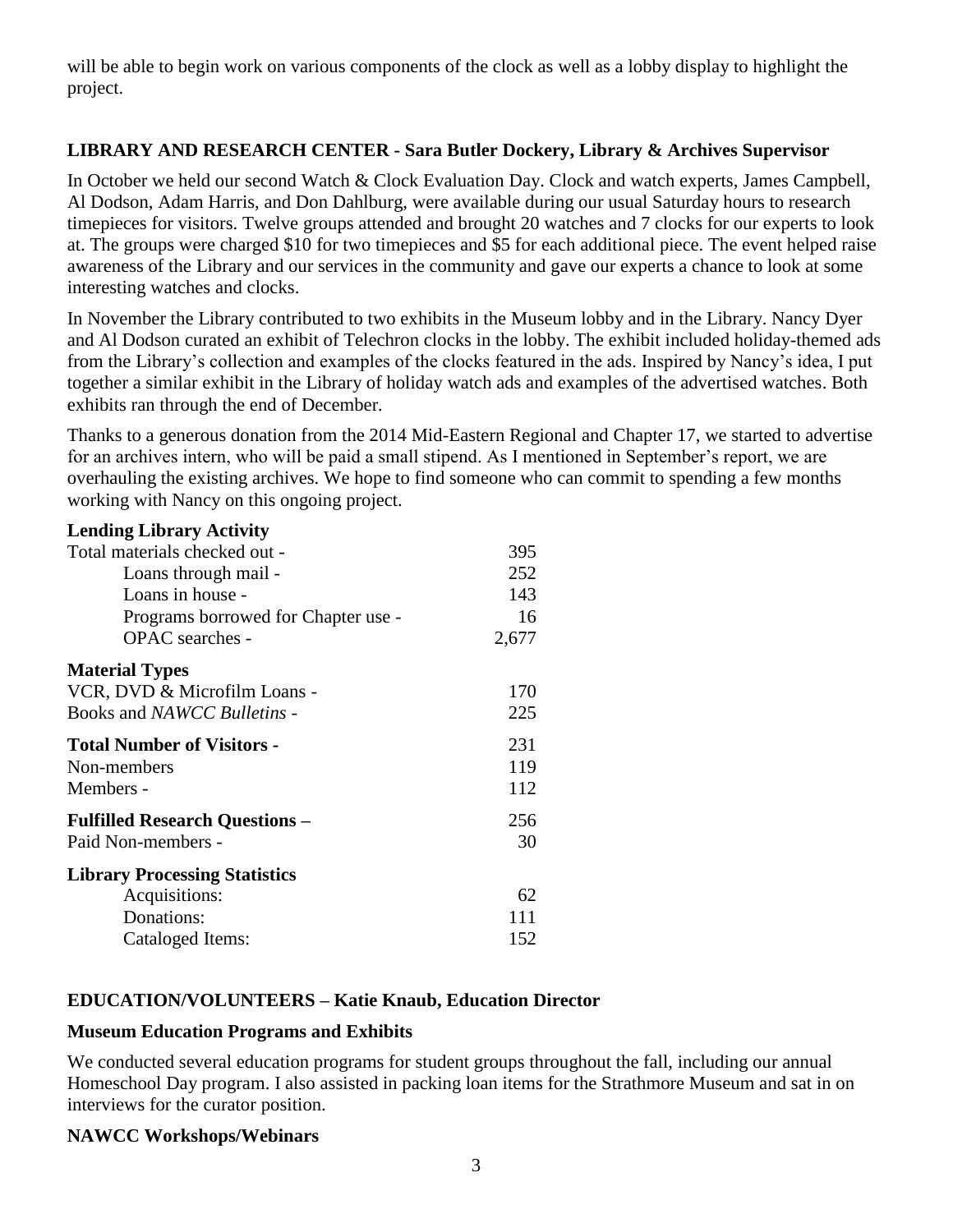We held 9 workshops during this quarter. We are continuing to work on the online workshop program. We placed our second online course live in November and have had 13 people purchase the course. We recorded our third online course with Jerry Kieffer on using the micro mill for bushing. We are working on the edits with Jerry and ScholarLab and hope to have the course available in January. We are working with NAWCC volunteer Robert Gary in the editing of programs from the 2014 National Convention and the 2014 Symposium, although we are still waiting on ppt presentations from some of the presenters. We held our two webinars in October and November with our guest curator of wristwatches, Adam Harris. Both of his presentations were on various aspects of wristwatches; 68 attended the October presentation and 65 attended the November presentation. The presentations are available online in a recorded version, and we have had 220 views of the recordings. We are scheduling future webinars to start in January, with one being offered each month. This program is being coordinated with support from the Program Committee.

### **Education Attendance - October-December 2014:**

Museum Education programs: 117 2015 FY total: 208 Library Pass Participants: 66 NAWCC Workshops: 35 2015 FY total: 138 Online Workshop Purchases: 16 Webinar Attendance Live: 133 Webinar Views Recorded: 220

#### **Volunteer Program**

We have five new volunteers: two in the Museum Store and three in the Library. We also had one community service worker assist our maintenance staff with outside work and moving office space/reorganization to complete their required service hours. Total Volunteer Hours for Quarter: 1,045

#### **Public Programs**

We conducted an outreach program at a local retirement home on the Museum and a brief history of timekeeping. We also assisted with the Daylight Saving event: Time Traveler's Disco Dance at the Museum. Our annual Mrs. Claus tea and story time/craft was held in December, with 33 attendees. We also worked with the Marketing Department on 2015 promotion for events in the first half of the year. Public Program/Events Attendance for Quarter: 91 (not including the Disco Dance attendees)

### **PUBLICATIONS – Monica Elbert, Editor**

#### **Periodicals—Bulletin**

The Nov./Dec. 2014 issue was mailed the week of Oct. 25, and the Jan./Feb. 2015 issue was mailed Dec. 20. The November issue featured cover art Part 1 of a three-part series on Fashion Calendar Clocks by Gerald Siegel. The January cover showcased the Museum's Waltham Baseball pocket watch and RGM's homage to it in wristwatch form, which were featured in Adam Harris' article on the unveiling of the RGM watch at the Museum and the RGM tour.

### **Periodicals—Mart**

| Revenue for July was: | Issue No. | <b>Issue Date</b> | Revenue  |
|-----------------------|-----------|-------------------|----------|
|                       | - 380-    | Nov. 14           | \$16,096 |
|                       | - 381     | Jan. 15           | \$19,939 |

We sent letters to advertisers promoting our advertising special—buy five ads get one free. Promotional emails via Constant Contact and personalized emails continue with each *Mart & Highlights* cycle. We have been updating our ad trades with other publications.

#### **Special Publications**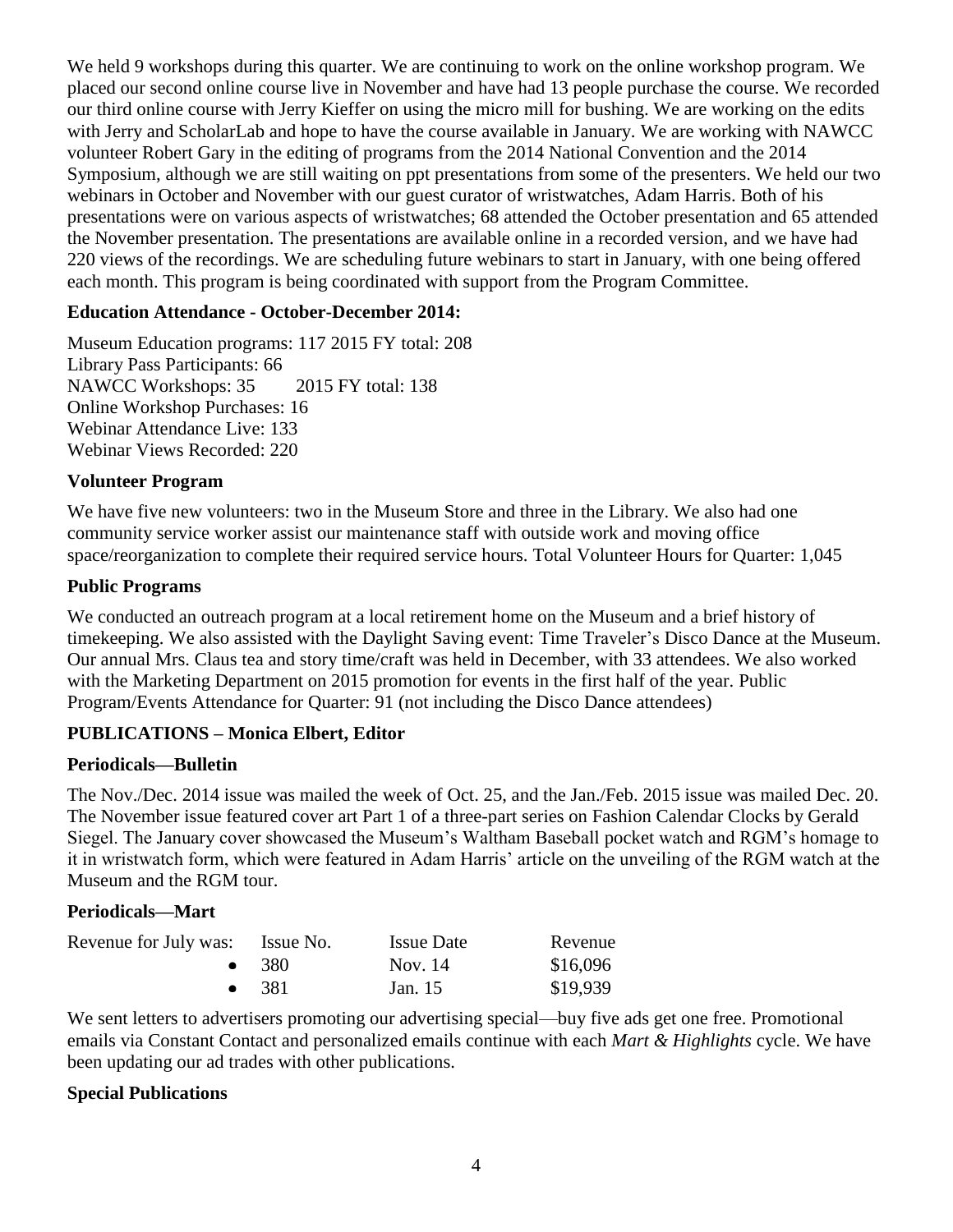We are waiting for Donn Haven Lathrop to clarify a few final items and then the Shelley Tower Clock reprint should be ready for the press. We have been in contact with Owen Burt about compiling his series of articles on Durfee clocks into a book. David Morrow has expressed interest in having a book published on what he took from Jerry Keiffer's course on wheelcutting. We also fixed the pages for the *For All Time* campaign book.

## **Website**

Watchnews is being updated daily. We're growing on Twitter with 225 followers this quarter, up from 116 in the last quarter. We continue with our Twitter and other social media updates. We are exploring ways to make the Watchnews site more suitable for mobile platforms. Recruiting new contributors is ongoing. General tweaking and updating on the Publications section of the NAWCC website has been ongoing. We also proofread *eHappenings*.

### **Other Activities**

We have been working with the National Convention Chair and the Crafts Competition Chair on promotion and advertising of coming events. The department has been working on design and editing work for Marketing, Education, Member Services, and the Museum, including designing ads for Museum and educational events and revising membership and other forms.

# **INFORMATION SERVICES – Kevin Osborne, IS Director**

### **Network**

We used one of our donated servers to set up and install a Secondary Domain Name Controller. A Secondary Domain Name Controller provides redundancy so that, should our main Domain Server go offline, we still have login access to the Internet, *iMIS*, and email.

We were running low in disk space on our main file server. To remedy the situation, we migrated all the files and programs to another server with more disk space. This was accomplished by using a program installed on both servers called VMware. The process was done over the weekend and took about 9 hours to do the transfer and an additional few hours to complete the process.

### **Websites**

We purchased and installed a new SSL for the NAWCC iMIS .NET server.

The NAWCC 4Sale site has been updated to a newer version.

We created a Quick Join process to be used with the MGI program to increase NAWCC Membership. The process is written in iMIS and is called from our website page or a provided link.

In October the Message Board had files changed via spurious activity. Tom McIntyre found all the files and reset them to the correct files and resolved the issue. Thank you, Tom!

A used server rack was located and purchased (at a great discount) to house the webservers that are currently crowding our main server rack. The plan is to move them to the rack and add some donated switches to the network.

# **Backup**

Last November, having reconfigured the two Barracuda backup devices, we moved them across the street to the school and reconnected them. One came on and one did not. The options were to send the unit off to Barracuda and have it repaired for \$400 (a 7- to 10-day process) or to pay \$1,400 for a replacement unit of the same size.

Neither option put us ahead of the curve for future backup disk space needs. A decision was made to purchase a new larger unit to replace the current smaller older units we have been using. In addition to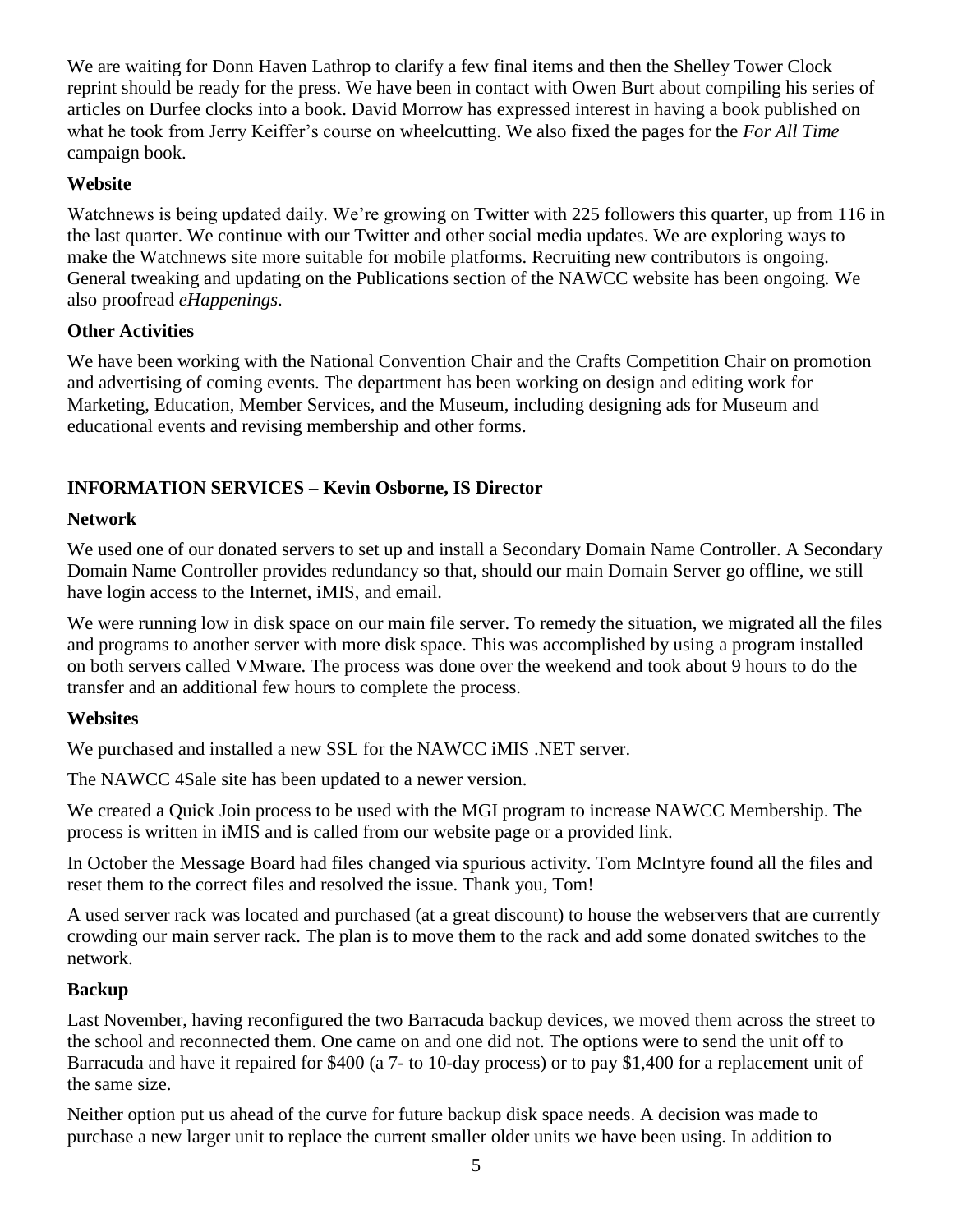increased disk space capacity, we now can (and do) back up all our data to the Barracuda Cloud, which doubles our data security.

Our Barracuda reseller was able to negotiate a \$1,000 trade-in for us on the failed unit (usually, it's only \$150). The new unit was received, configured, and is now backing up every bit of data that we have in house and it is only 34 percent full.

## **Online Learning**

We have added a new video to the NAWCC Online Learning program. It is called American Time Only Movement. This course covers the 8-day, time-only clock movement with an open mainspring, typically found in "American" clocks. The course will concentrate on the basic procedures needed in this course and for other online-based workshops. The student will learn and gain confidence with the following repair procedures: movement and mainspring cleaning; hand bushing; pivot polishing; and time train troubleshooting.

### **iMIS Association Management Software**

The new NAWCC Business Members Search is up and running. It can be found via the links on the NAWCC homepage. You can search by business name, category, and/or location. The results display the business description, the company logo, a graphic, email and website address, along with the phone number and physical address. Included is also a descriptive text about the business. We have had positive responses to the Business Members Search.

The database for the Business Members Search runs off of our iMIS Association Management software. It pulls the data from iMIS, which negates the need for an additional program to manage the information. An added advantage is that lapsed Business Members will not appear in the search until their dues are renewed.

### **COMMUNICATIONS – Markus Harris, Communications Director**

The Communications Department continues to update and maintain NAWCC websites and online resources. Communications Director Markus Harris continued to coordinate multiple email newsletters and targeted Constant Contact mailings on numerous topics, including event notices and support for chapter meetings, BOD announcements, and local and regional events. Work moved forward on actualizing the new template designs for the NAWCC Community Chapter microsites and laying the groundwork for the next upgrade of the Joomla website to Joomla version 3.0+. Communications also mailed promotional materials to chapters in support of chapter events; writing and distributing press releases for our Tea Time with Mrs. Claus; Santa Sets His Watch; the November, December, and January Calendar of Events; Lancaster County Courthouse Clock; Frozen in Time; and New Curator Joins Clock Museum. The December edition of the online e-zine *eHappenings* was compiled and distributed. Newsletters for Chapters 11, 134, 141, and 159 were printed, mailed, and invoiced. Customer service advice was provided to members via Web and telephone.

Communications worked with the Special Events Team to coordinate arrangements for the Time Travelers Dance, worked with media sponsor WSOX, and a special documentary team, and press releases. We obtained extra coverage for DST, including an NPR interview with Museum Director Poirier, plus handled publicity for the Lancaster Courthouse Clock project (color spread in regional newspapers, Penn Live, etc.). The Events team also planned the Halloween luncheon, arranged the opening reception for the Lancaster County Courthouse Clock unveiling, met with the YCCVB, and handled accommodation reservations for Board members during their November meeting. Communications arranged (with Marion Krajewski) to advertise in *Antique Week* publication, also working with the Education Department to develop advertising items and a focus plan for promoting NAWCC Educational events. Kim Craven developed multiple holiday events: Mrs. Claus's Tea and Santa's visit, handling marketing of those events and developing special story tie-ins with local papers regarding the holiday schedule. Kim Craven submitted a new ad to *Scrawls Homeschool* publication and designed, printed, and posted signage for the Employee Christmas Luncheon.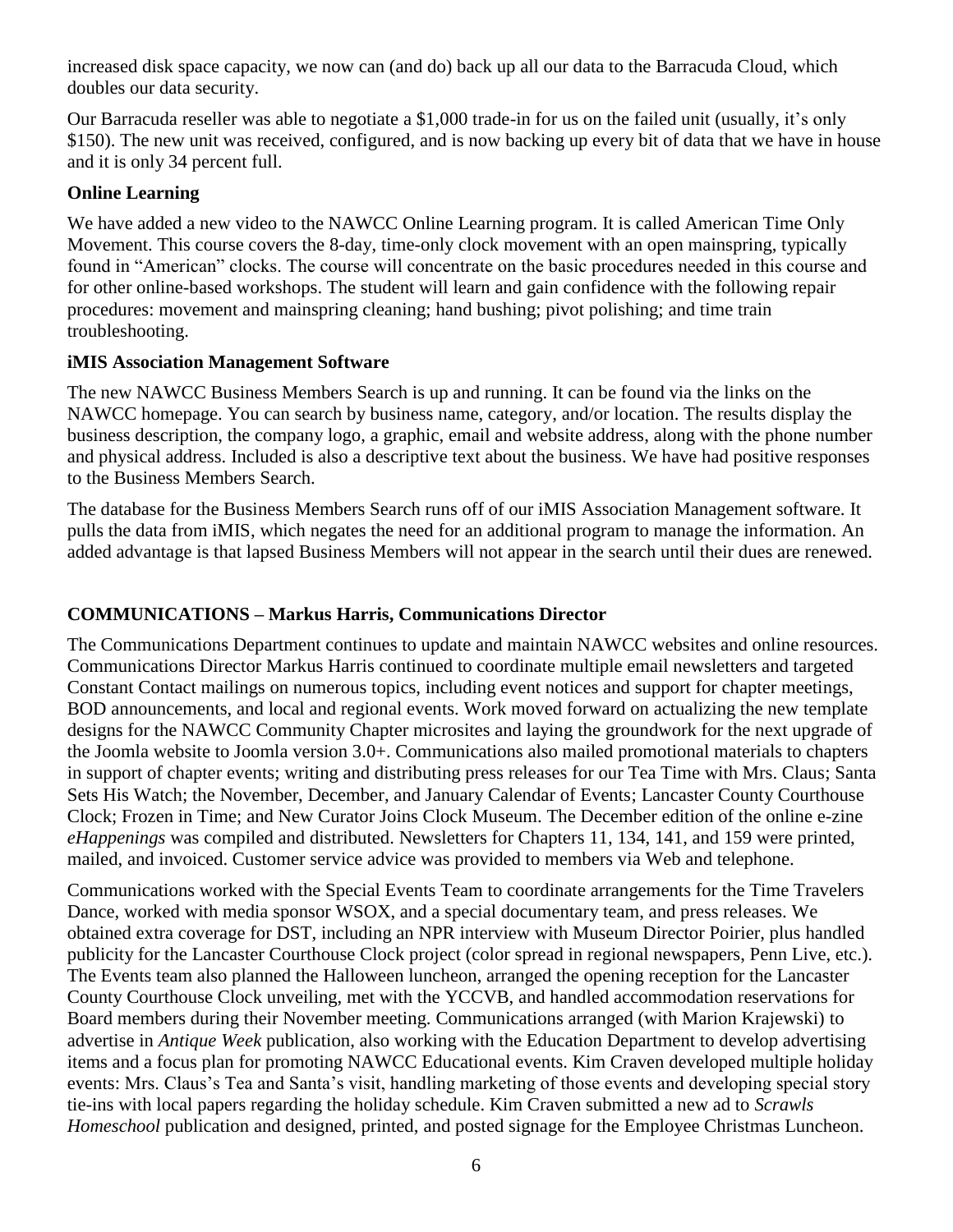Communications contacted *Southern Jewelry News* regarding online advertising, handled various photoshoots with the press for upcoming events, and assisted with function of those events. Communications worked in developing "Frozen in Time" event marketing posters and flyers for distribution. The department facilitated NAWCC adverts for appearance in *Shavings* publications winter issue and pitched a story to *Wood Magazine* (for article use) with photos of Greg Perry in support of spring seminars. In conjunction with the Museum management, we initiated a new plan to develop a focused event-central mailing list of emails extracted from Museum visitor polls.

# **FACILITIES – Chuck Auman, Controller**

In October the new HVAC controls were completed. We continue to have minor problems and Dynatech has been very responsive to continue to adjust the controls.

The building airflow and air makeup were adjusted to maximize the new controls for the building airflow for heat and air conditioning.

The number 2 compressor is scheduled for repair by the end of March.

One of our volunteers has reworked the light fixtures in the Museum cases and fixed the Museum auto-video system. Our current system is too old for normal providers to work on it, so a big thank-you goes to Greg Gerhart.

We completed the bushes and tree trimming in November. We had several days of snow and needed to plow the parking lot. I attended an ice melt meeting where the vendor predicted a shortage of winter ice melt, so I purchased the amount of ice melt that we used last year.

In October we recycled 2,060 pounds of paper and cardboard.

### **DEVELOPMENT – Steve Humphrey, Executive Director**

| Year-to-date Comparison           | <b>FY15</b> | <b>FY14</b>           | <b>FY13</b> |
|-----------------------------------|-------------|-----------------------|-------------|
| <b>Unrestricted Contributions</b> | 95,928.39   | 74,318.09             | 82,676.29   |
| <b>Restricted Contributions</b>   |             | 228,933.91 174,302.00 | 194,620.52  |
| <b>Endowment Contributions</b>    |             | 26,383.62 249,075.00  | 3,852.00    |
| Total YTD 9/30                    |             | 351,245.92 497,695.09 | 281,148.81  |

\*FY13 Restricted includes Metsker Estate

Unrestricted contributions were 29.1 percent more for the nine months, compared to the previous fiscal year. Restricted contributions were 31.3 percent more than the previous fiscal year. Endowment contributions reflect the For All Time endowment and capital campaign plus any bequest designated for endowment. Total contributions were down overall 29.4 percent, compared to the first nine months of FY14, due to the decrease in endowment gifts.

October to December chapter contributions:

| San Jacinto Chap 139                    | <b>NAWCC Endowment</b> | 500.00   | For All Time         |
|-----------------------------------------|------------------------|----------|----------------------|
| Ventura & Santa Barbara County Chap 190 | Area of Greatest Need  | 1.000.00 | In Honor Of          |
| Chicagoland Chap 3                      | Area of Greatest Need  | 250.00   | Memorial             |
| New England Chap 8                      | Area of Greatest Need  | 50.00    | Memorial             |
| Buckeye Chap 23                         | Library                | 300.00   | Memorial             |
| <b>Rocket City Regulators 61</b>        | Area of Greatest Need  | 200.00   | Memorial/Partners in |
|                                         |                        |          | Time                 |
| Great Lakes Chap 6                      | Area of Greatest Need  | 100.00   | Partners in Time     |
| Ozark Chap 57                           | Area of Greatest Need  | 500.00   | Partners in Time     |